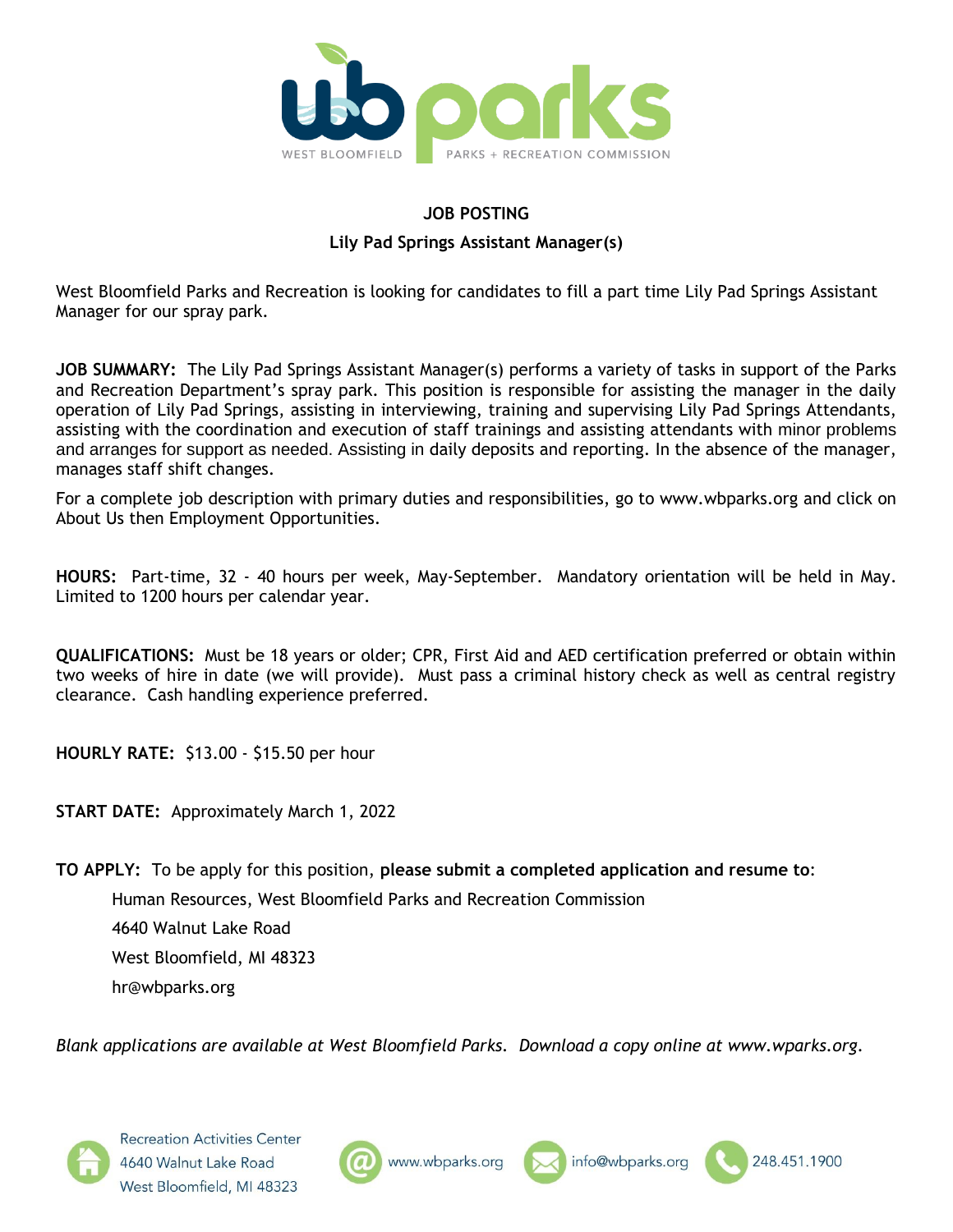

**Job Description Job Title: Lily Pad Springs Assistant Manager Department:Parks FLSA Status: Part Time Pay Grade: 6**

## **Position Description Summary:**

**Working Hours:** Typically working three days or evenings during the week and at least one weekend day. Shifts may start as early as 9:30am and/or ending at 7pm. Some evenings or special event shifts may be offered. Average of 32 - 40 hours per week from Memorial Day weekend to Labor Day weekend.

## **Essential Function(s) of the Position:**

*The duties listed below are intended only as illustrations of the various types of work that may be performed. The omission of specific statements of duties does not exclude them from the position if the work is similar, related or a logical assignment to the level and/or class of this position.* 

- Must be 18 or older.
- Assists the Manger in the daily operation of Lily Pad Springs.
- Assists in interviewing, training and supervising up to twelve Lily Pad Springs Attendants.
- Assists with the coordination and execution of staff trainings.
- Observe behavior of all patrons and staff by patrolling the pad; communicate facility's policies, rules and procedures, in a friendly and controlled manner to promote a positive and safe experience for all visiting patrons.
- Completes daily logs.
- Assists daily deposits and reporting.
- In the absence of the Manager, conducts daily mini staff meetings.
- In the absence of the Manager, manages staff shift changes.
- Assigns tasks for staff to complete during periods of low activity.
- Communicates any staffing accolades or challenges to administration.
- Check and record Water Chemical Checks throughout the day. Ensure the facility is ready at opening and secured at closing.
- Assists in minor maintenance, cleaning and daily upkeep of the facility.
- Ensure the safety and well-being of Lily Pad Springs users; ensures decisions are made in the best interest of patrons and the West Bloomfield Parks and Recreation Commission.
- Oversees the use of Lily Pad Springs equipment and supplies.
- Ensures proper sanitation protocol is followed when blood, vomit or fecal is found on the pad.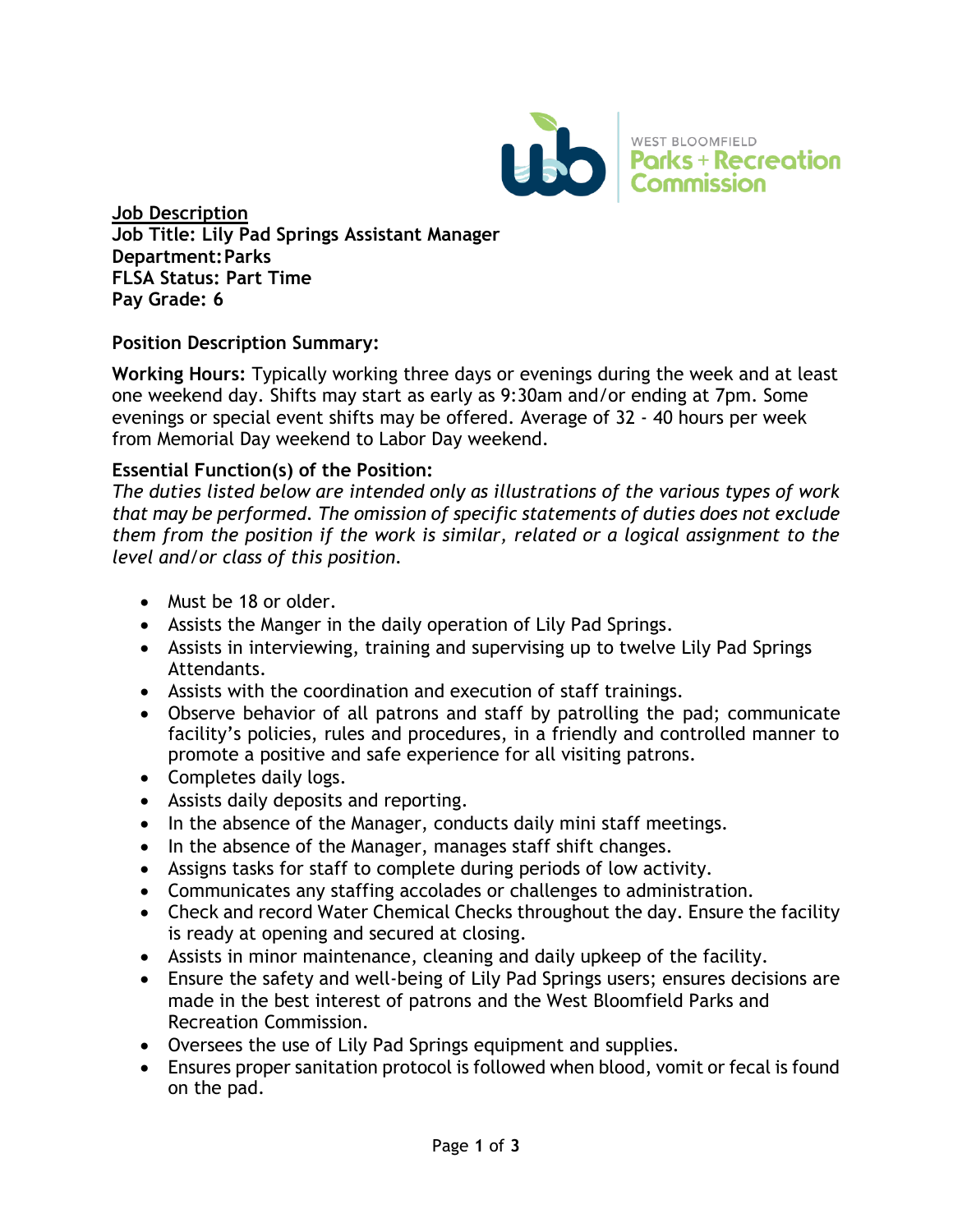- Ensures incident reports are neatly completed with accurate and objective information.
- Execute the Emergency Action Plan, alert administration and/or EMS personnel when necessary.
- Provide recommendations in regards to Lily Pad Springs user trends and funnels customer feedback to administrators.
- Maintains positive and proactive communication with users, park staff and customer service staff.
- Resolves minor problems and arranges for support as needed.
- Adheres to the Commission guidelines, policies and procedures.
- Other duties as assigned.

# **Education/Experience/Licenses/Certificates:**

- High school diploma or equivalent or will have within one month of the hire date.
- Some related customer service or park patron admission/experience.
- Able to type quickly and accurately.
- Cash handling experience.
- Basic computer knowledge.
- First Aid and CPR Certification within two weeks of hire in date.
- Valid State of Michigan Driver's License.

## **Knowledge, Skills and Abilities:**

- Possess basic math skills and have the ability to work a cash register/cash drawer, as well as a credit card machine.
- Ability to work with large crowds in an outdoor environment.
- Ability to supervise and motivate staff; organized and acts as a role model for all staff.
- Willingness to learn and execute pool mechanical and sanitation operations.
- Ability to respond to emergencies and distress situations quickly and effectively.
- Ability to withstand exposure to chemicals commonly used in swimming pool environment and working outdoors.
- Strong communication skills.
- Ability to express ideas clearly and concisely.
- Ability to multi-task and work in a fast-paced environment.
- Good organizational skills with emphasis on detail.
- Interpersonal skills to handle questions, complaints and concerns from the public and from employees in a professional manner.
- Ability to take the lead in handling customer requests and to furnish information to the general public.
- Ability to maintain excellent customer service skills.
- Ability to work independently, as well as with a team.
- Ability to exercise mature judgment & initiative in analyzing programs and recommending solutions.